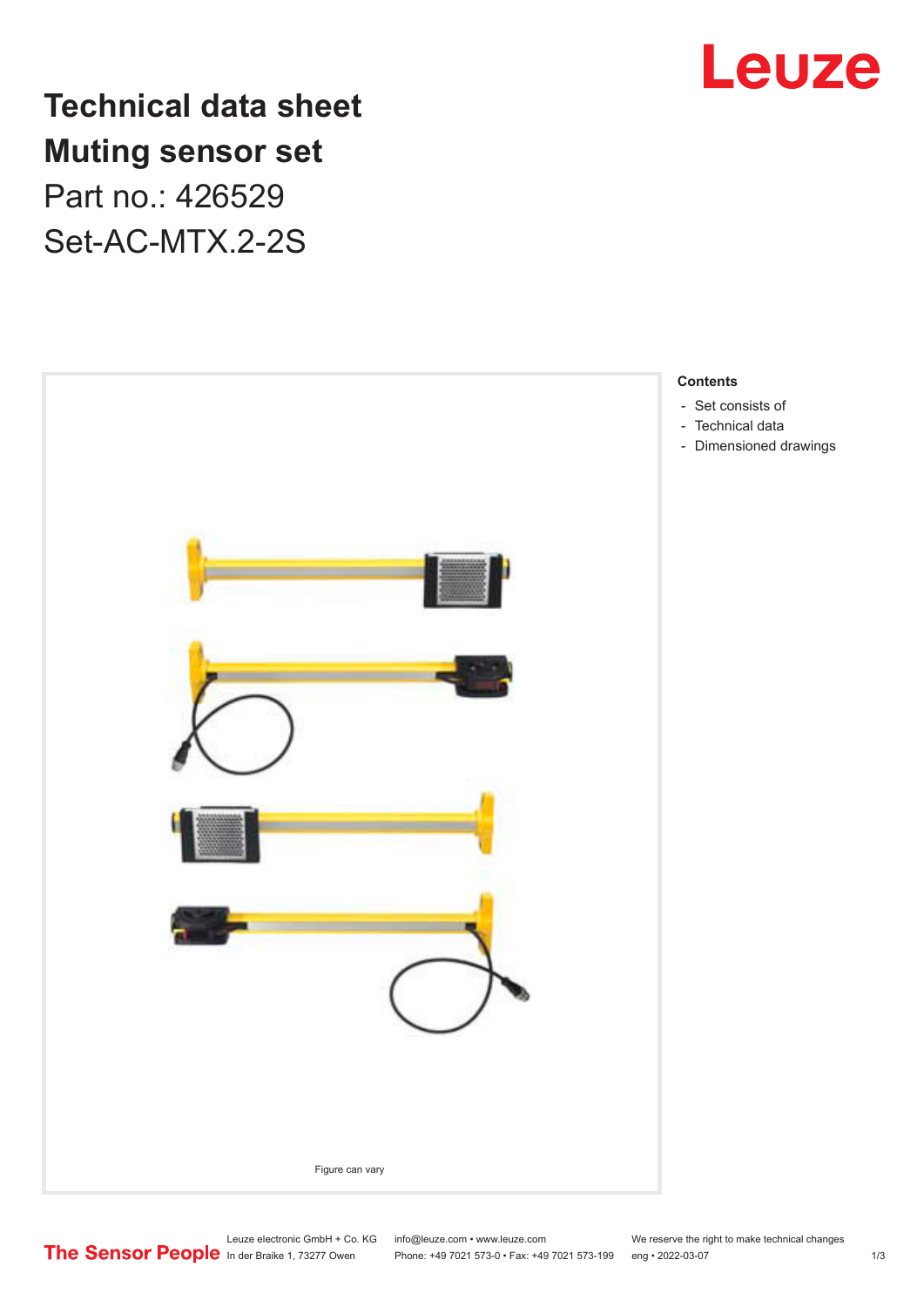### <span id="page-1-0"></span>**Set consists of**

## Leuze

| Quantity | Part no. | <b>Designation</b> | <b>Article</b>                                                       | <b>Description</b>                                                                                                                                                                                                                                                                                                                      |
|----------|----------|--------------------|----------------------------------------------------------------------|-----------------------------------------------------------------------------------------------------------------------------------------------------------------------------------------------------------------------------------------------------------------------------------------------------------------------------------------|
| 2        | 50139557 | M <sub>12</sub>    | PRK25C.D/PX-2000- Polarized retro-reflective<br>photoelectric sensor | Application: Detection of stretch-wrapped objects<br>Operating range limit: 0.05  10 m<br>Light source: LED, Red<br>Supply voltage: DC<br>Digital switching outputs: 1 Piece(s)<br>Switching output 1: Transistor, PNP, Dark switching<br>Switching frequency: 1,500 Hz<br>Connection: Cable with connector, 2,000 mm, M12, PUR, 4 -pin |
| 2        | 50022814 | <b>TKS 50X50</b>   | Reflector                                                            | Design: Rectangular<br>Triple reflector size: 4 mm<br>Reflective surface: 47 mm x 48 mm<br><b>Material: Plastic</b><br>Base material: Plastic<br>Chemical designation of the material: PMMA8N<br>Fastening: Through-hole mounting, Adhesive                                                                                             |

## **Technical data**

### **Basic data**

| <b>Series</b>            | Set-AC                                                 |
|--------------------------|--------------------------------------------------------|
| <b>Suitable for</b>      | MLD 500, MLD 300 multiple light beam<br>safety devices |
| <b>Optical data</b>      |                                                        |
| <b>Operating range</b>   | $0.058$ m, with reflector TK(S)<br>100x100             |
| <b>Operating range</b>   | 0.05  4 m, With reflector TKS 50x50                    |
| <b>Mechanical data</b>   |                                                        |
| Net weight               | 2,440q                                                 |
| <b>Housing color</b>     | Yellow, RAL 1021                                       |
| <b>Type of fastening</b> | Supplied mounting bracket                              |
| Type of muting sensors   | PRK 25C retro-reflective photoelectric<br>sensors      |
| Number of muting sensors | 2 Piece(s)                                             |
| Number of reflectors     |                                                        |

#### **Classification**

| <b>Customs tariff number</b> | 85365019 |  |
|------------------------------|----------|--|
| <b>ECLASS 5.1.4</b>          | 27279290 |  |
| <b>ECLASS 8.0</b>            | 27279290 |  |
| <b>ECLASS 9.0</b>            | 27279090 |  |
| ECLASS 10.0                  | 27272792 |  |
| <b>ECLASS 11.0</b>           | 27272792 |  |
| ECLASS 12.0                  | 27272792 |  |
| <b>ETIM 5.0</b>              | EC002498 |  |
| <b>ETIM 6.0</b>              | EC003015 |  |
| <b>ETIM 7.0</b>              | EC003015 |  |
|                              |          |  |